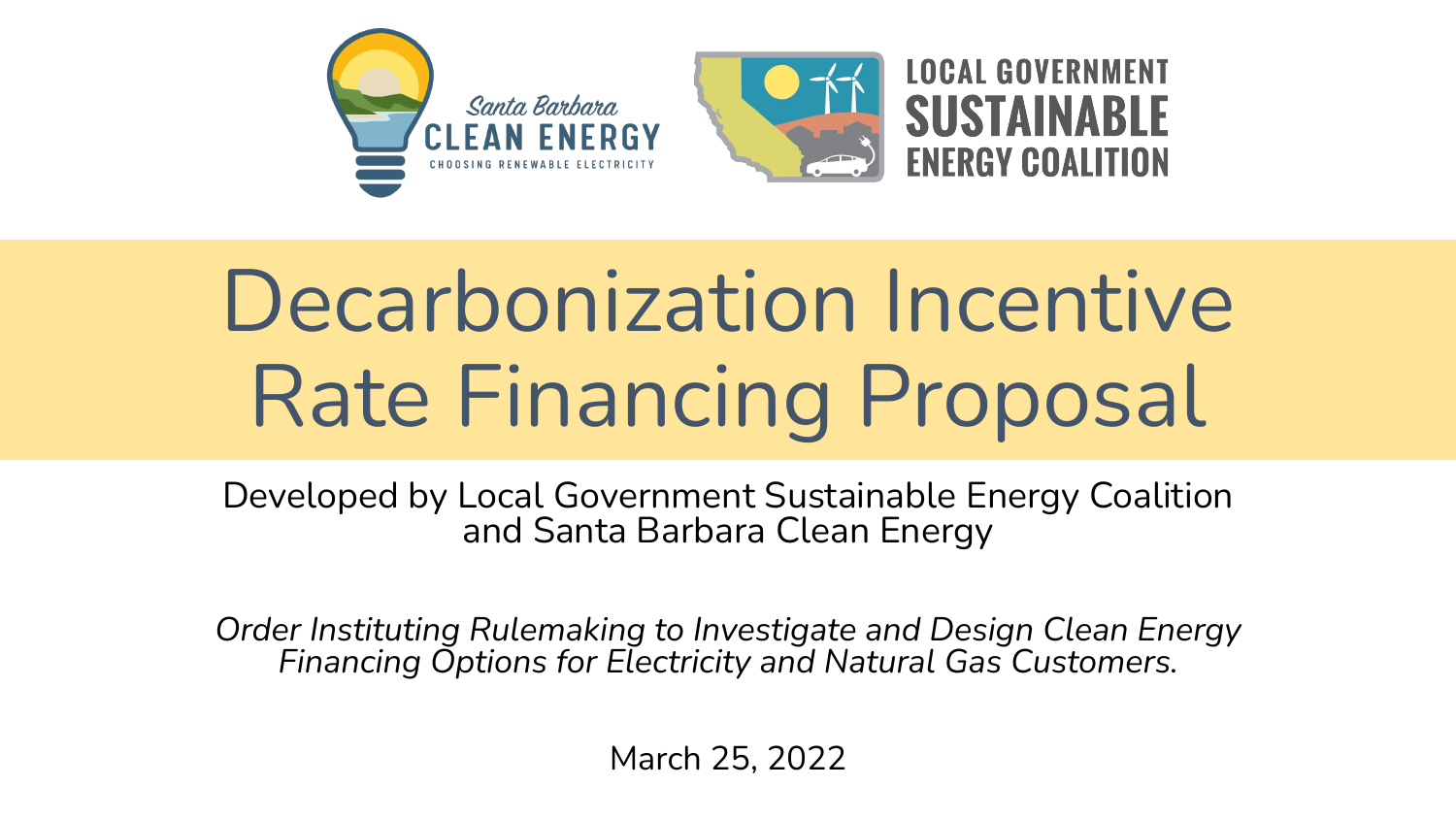## Objective of Proposal: **Provide Marginal Cost-Based Incentives to Electrify**

Concept proposed by Santa Barbara Clean Energy and Local Government Sustainable Energy Coalition

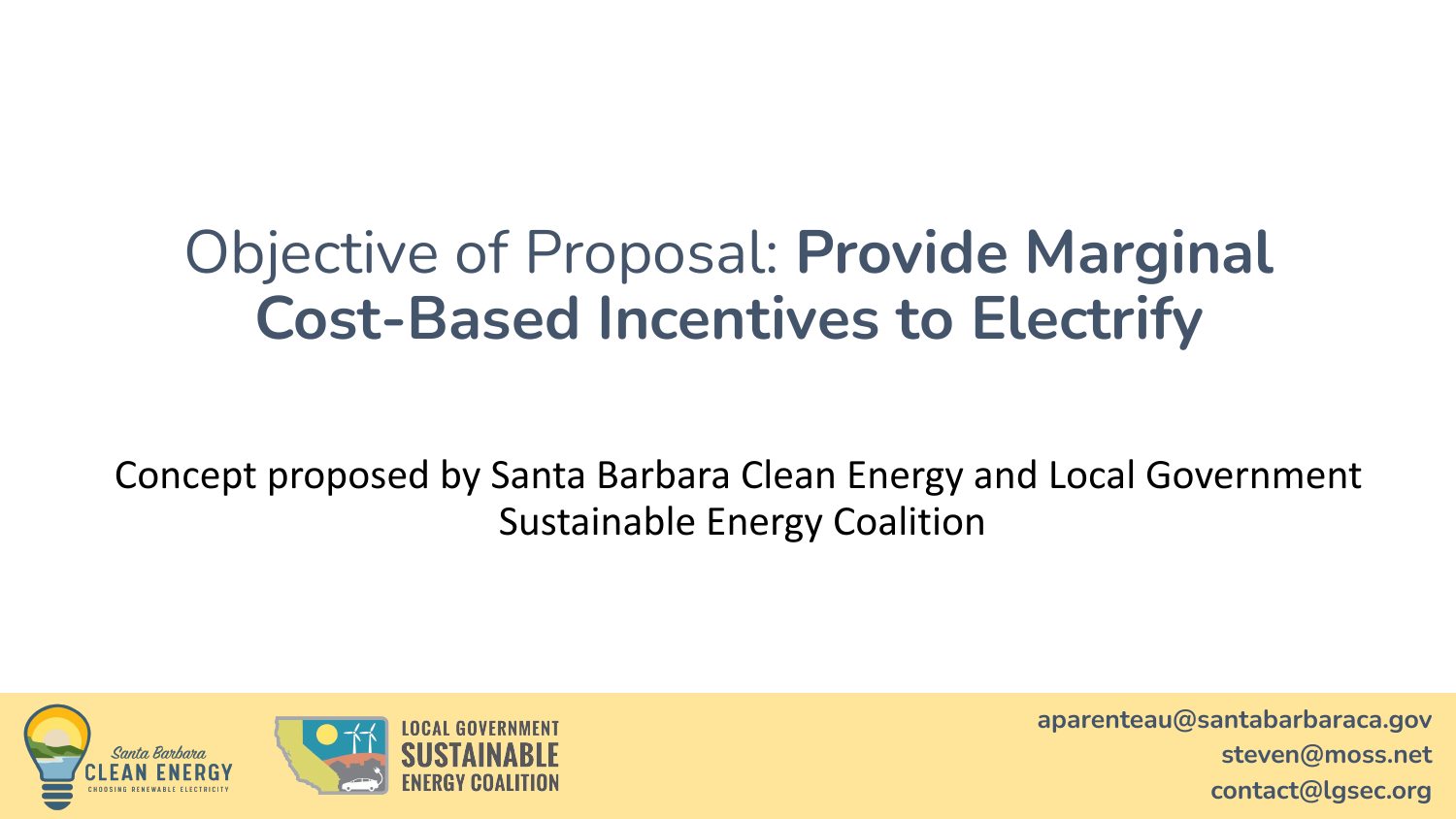#### Santa Barbara Clean Energy's Interest

- Single City CCA nimble
- Carbon Neutrality goal by 2035
- 100% Carbon-Free default product
- Almost 20% CARE customers
- High number of renters
- Highly engaged community

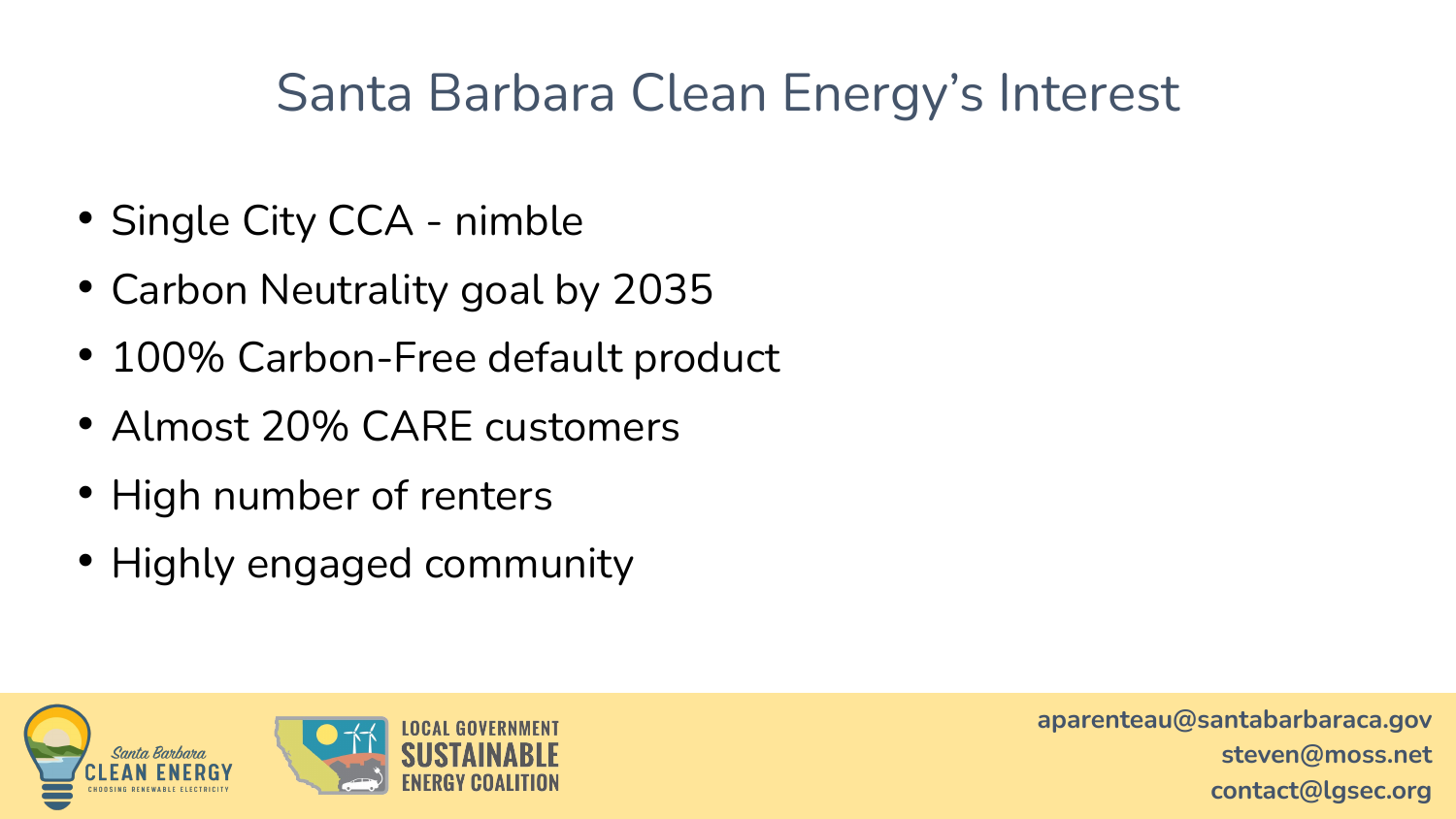### Guiding Principles

- In order to meet California's ambitious decarbonization goals, a diverse suite of tools needed to provide implementation pathways to ALL of California's utility customers.
- The grid is getting cleaner providing a pathway to decarbonize major sources of GHG emissions (vehicles and buildings)
- Financing remains the single largest obstacle to building electrification

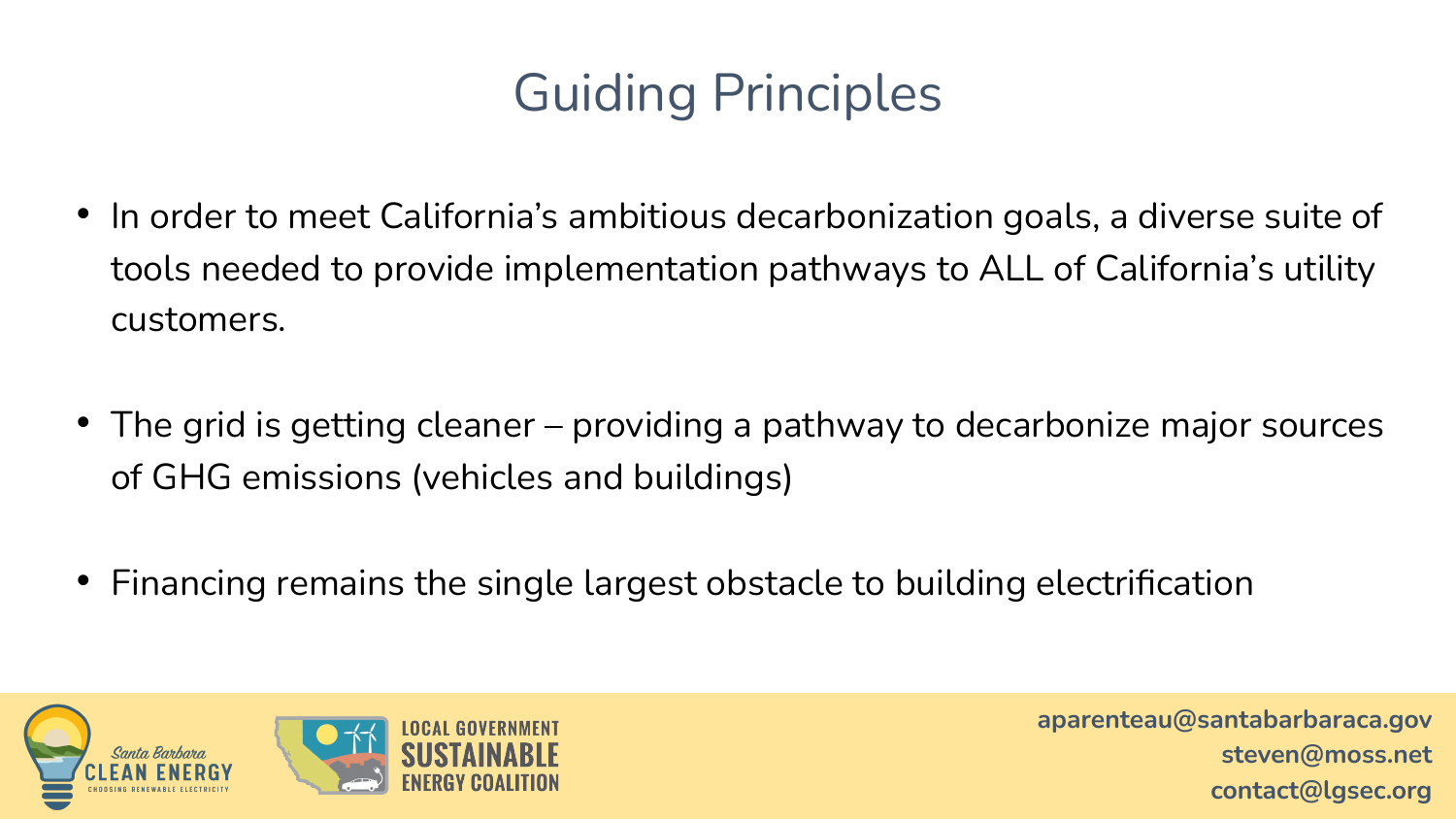## Solution: Decarbonization Incentive Rate

- Enables customers who switch heating, ventilation and air conditioning or other appliances from natural gas, fossil methane, or propane to electricity to realize a bill benefit by paying a discounted rate on **incremental** electricity consumed Should be paired with TOB or On-Bill project funding (TECH proposal +)
- Rate could also be offered to customers using electric vehicles.
- California has adopted marginal cost-based electricity rate discounts previously to incentivize beneficial choices.

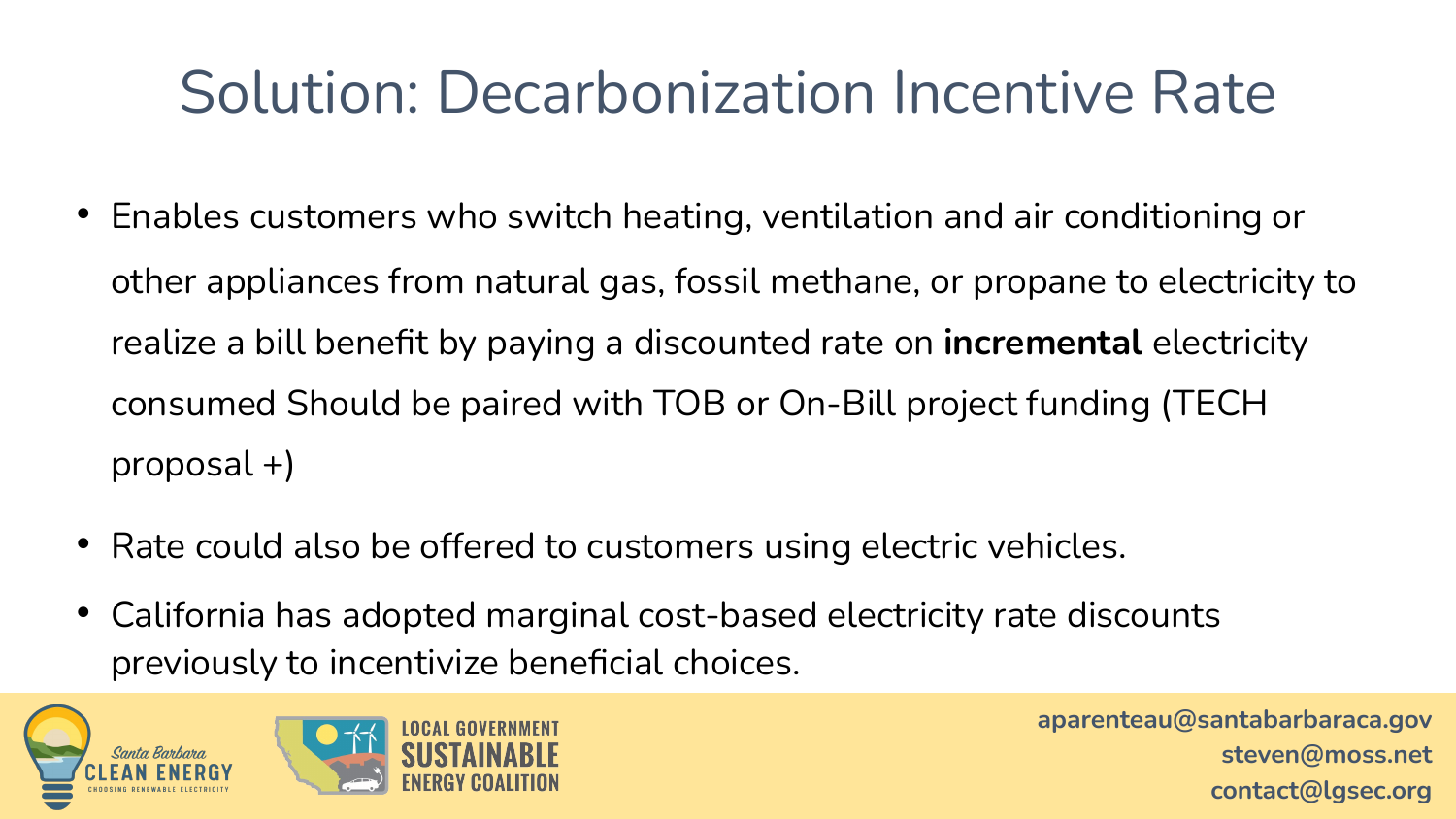## Issues Addressed by Proposal

- Cost of electrification is significant
- Electrification increases load/demand
- TOB/On-Bill Financing dependent on bill savings
- Traditional TOB/On-Bill can leave ancillary benefits on the table (RA, LCR, demand response)
- Provides economical access to ALL utility customers, including low income

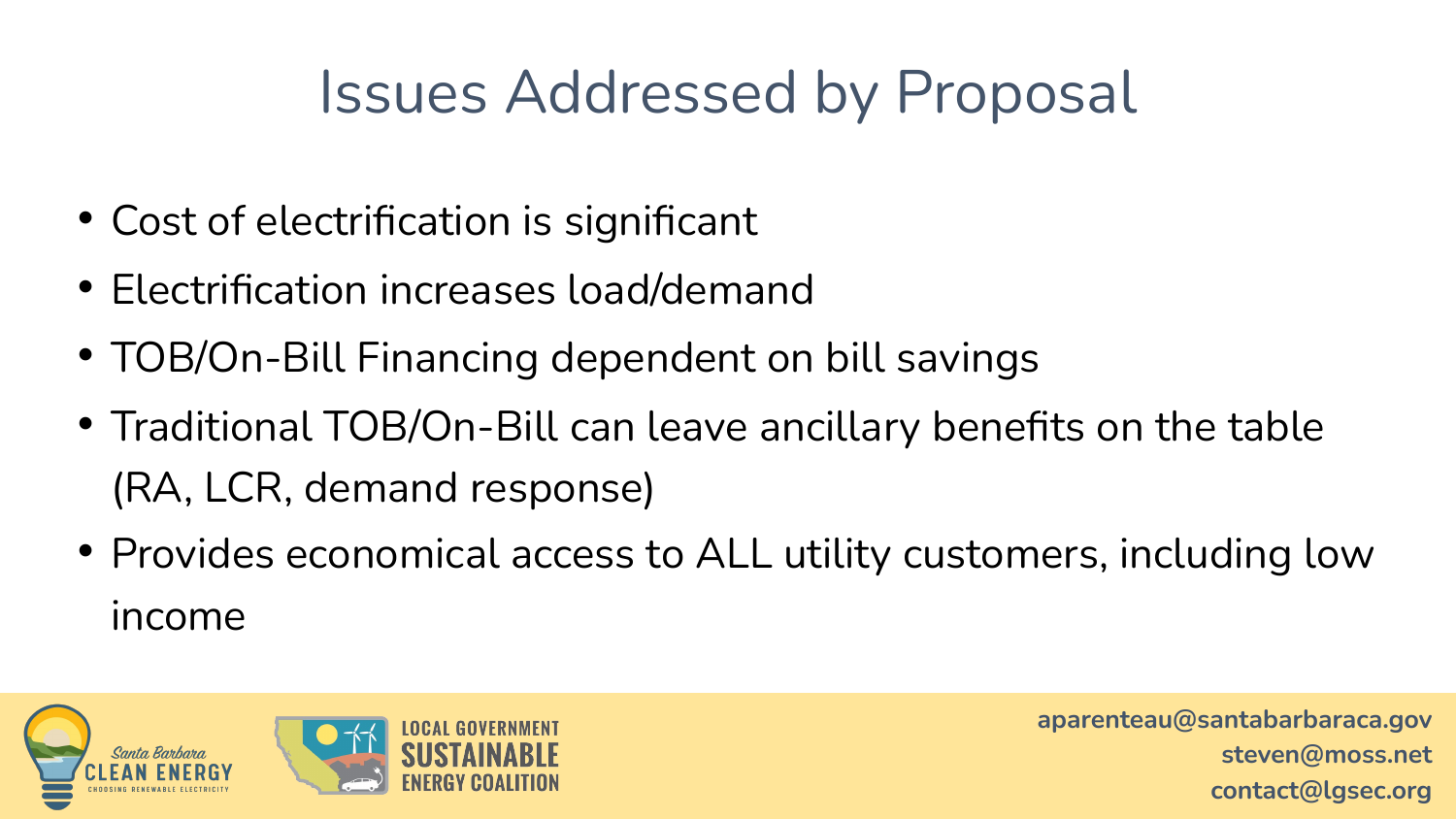### Decarbonization Rate Should Compliment On-Bill Financing programs

Agricultural, Commercial, Industrial, and Residential customers eligible for rate if they participate in applicable investor-owned utility (tariff) on-bill financing or Santa Barbara Clean Energy (SBCE) program.

- Rate could be offered as a separate tariff with measure adoption conditions; incorporated into on-bill financing; or as part of a SBCE line-item credit for customers who adopt qualified measures.
- Rate provides overall utility savings (when gas and electricity costs are combined) needed to justify on-bill financing or tariff-on bill payment for measure implementation
- Projects could also participate in utility/SBCE demand-response programs to achieve additional savings and provide ancillary benefits to load-serving entities, such as resource adequacy.

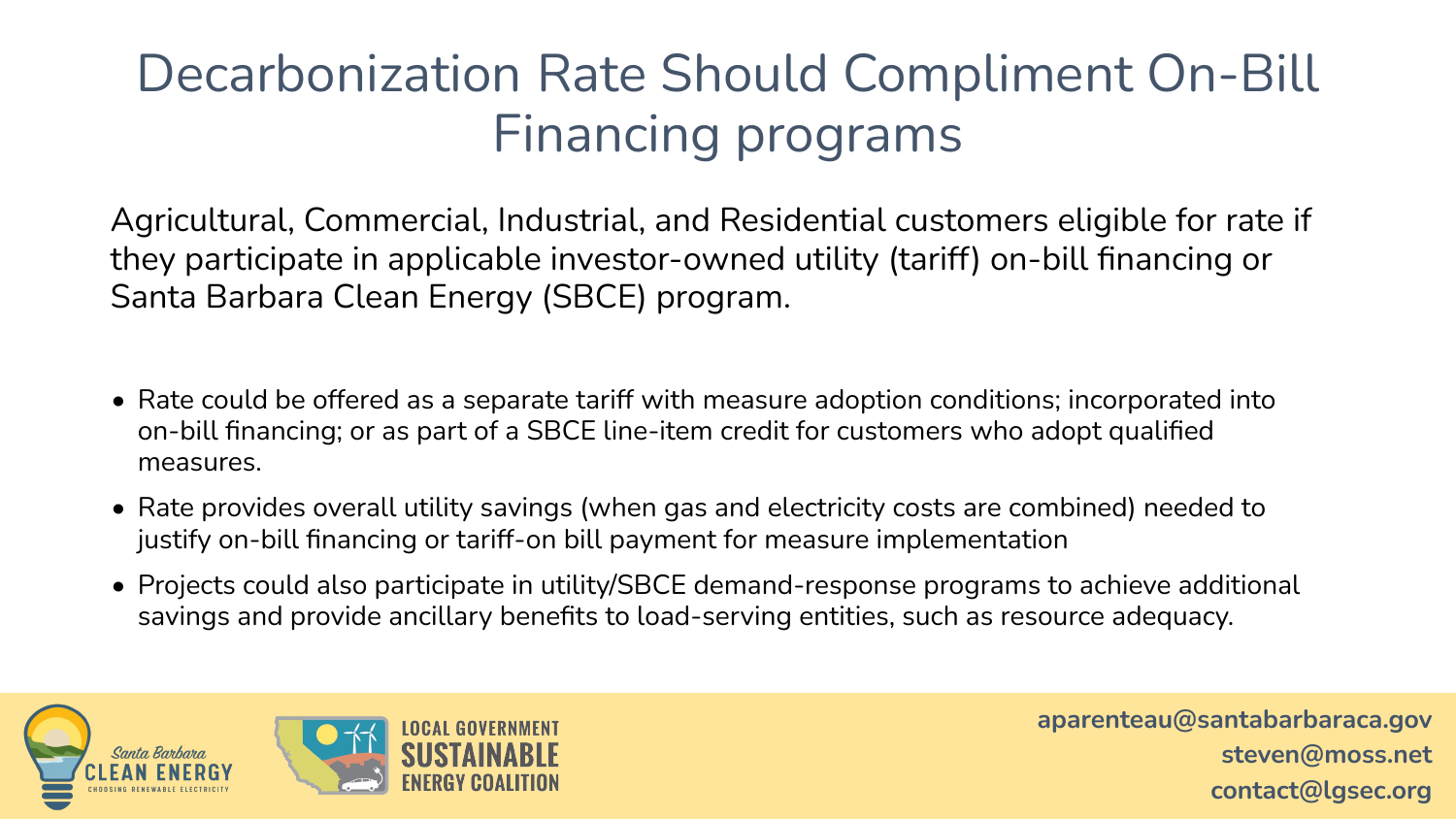## How it Would Work

 $\leftarrow$  Customer **Installs Electrification** Measure with TOB

**N** Customer pays reduced rate for added load, realizes bill benefits, enrolls in LSE program **m CCA/IOU** leverages **installed** technology for RA, LCR, DR value

<sup>4</sup>CCA/IOU reinvests value gained into electrification programs

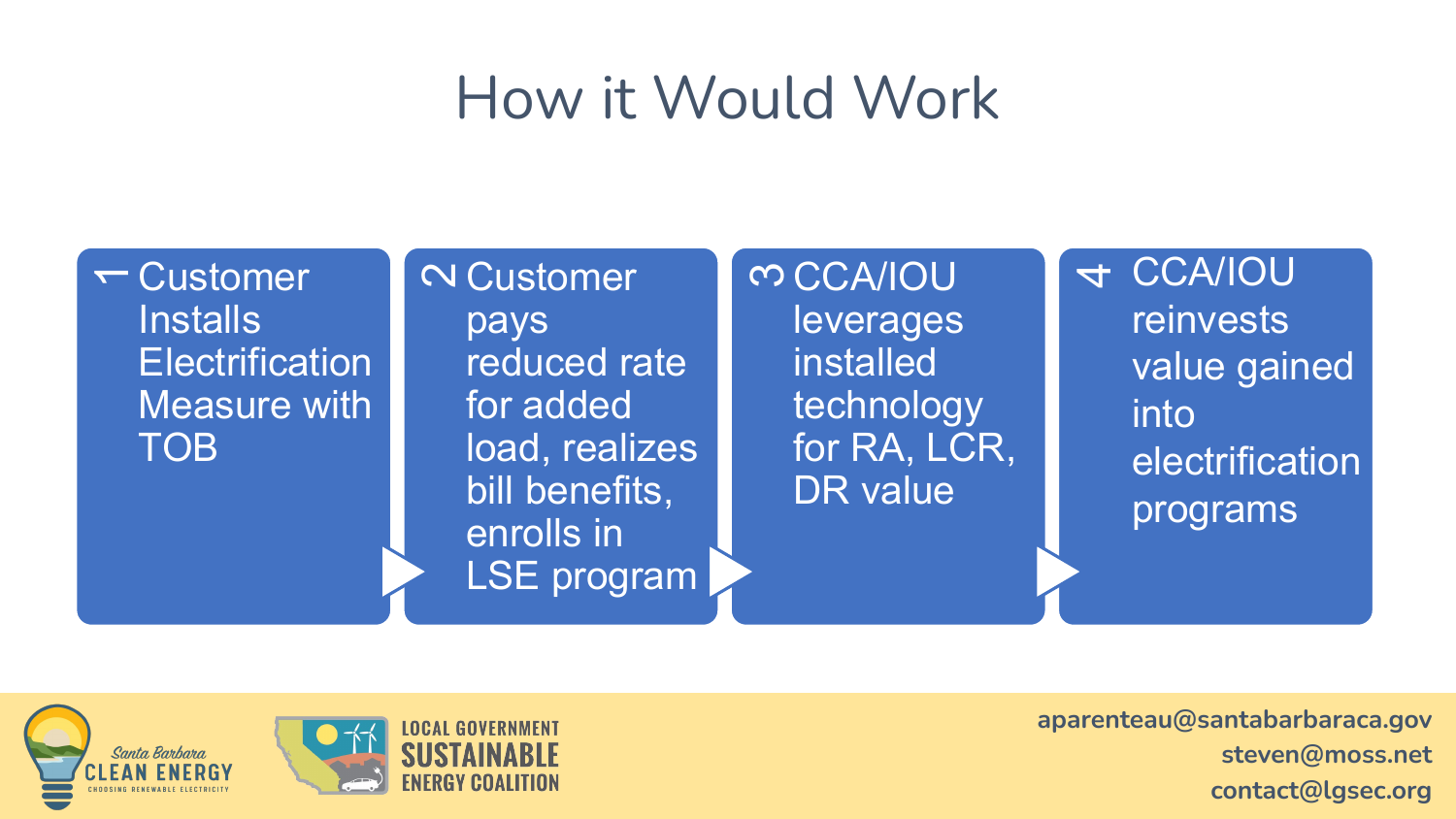#### Incremental Load Induced by Decarbonization Would be Eligible for Lower Rates

For bundled Southern California Edison (SCE) customers, average rate would go from 17.62 cents per kilowatt-hour (kWh) to 12.95 cents, 26.5% less. Residential rates would decrease from 22.44 cents to 15.22 cents, 32.2% less.

- Tiered rates pose a significant barrier to electrification and would cause the effective discount to be greater than estimated here.
- These estimates were based on measuring against the average electricity rate but added demand would be charged at the much higher Tier 2 rate. The decarb allowance could be introduced as a new Tier 0 below the current Tier 1.

Incremental electricity use would be determined through regulatory vetted sources:

- Building energy use: California Energy Commission's Title 24 building efficiency and Title 20 appliance standard assumptions, adjusted by climate zone.
- Vehicle energy use: based on average annual vehicle miles traveled in a designated region (e.g., county, city or zip code) as calculated by the California Air Resources Board for use in its EMFAC air quality model or from the Bureau of Automotive Repair Smog Check odometer records

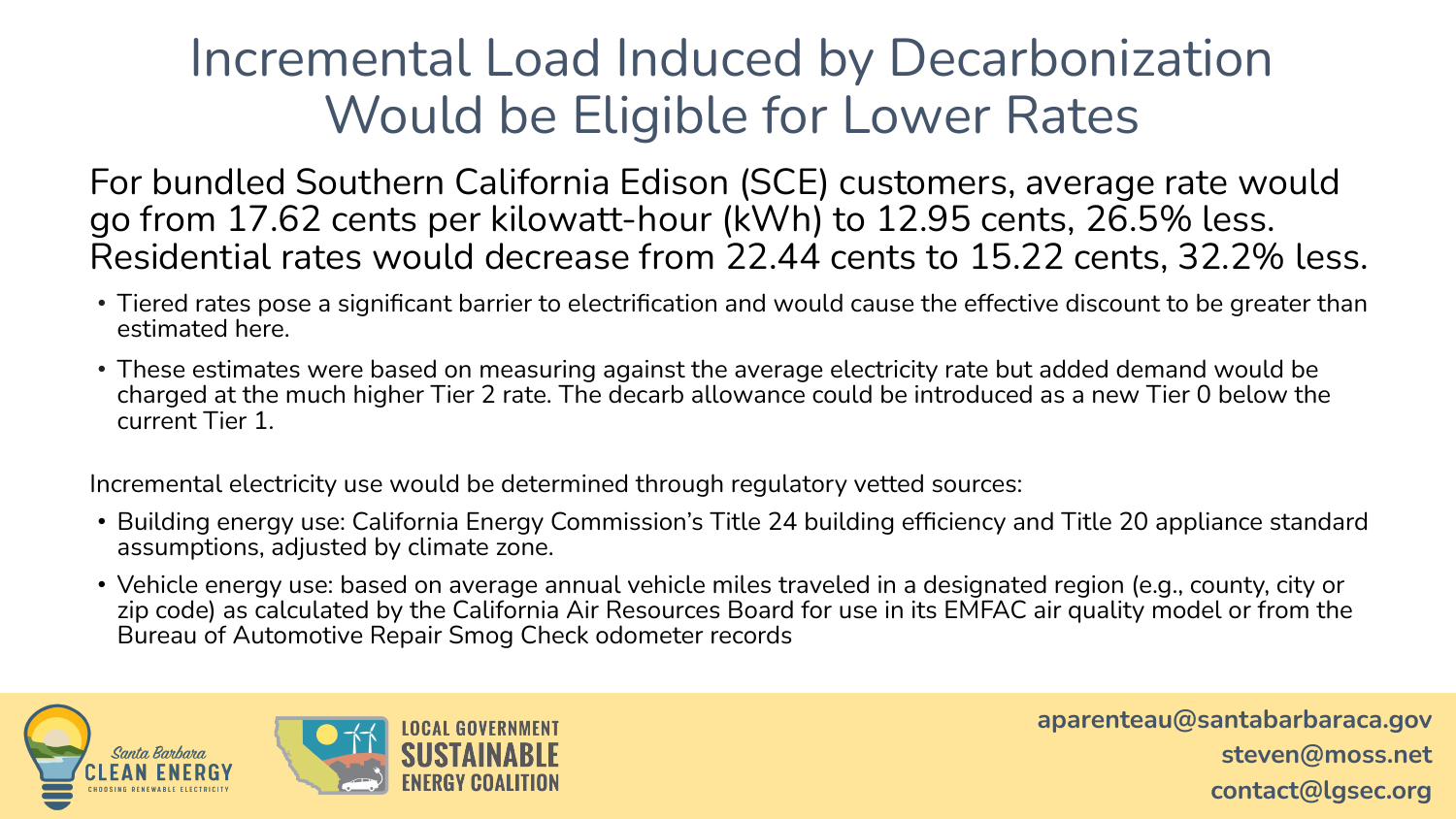#### Commission Has Previously Adopted Similar Rates

<u>Economic development rates (</u>EDR) offer a reduction to enterprises considering leaving, moving to or expanding in the state. The rate floor is calculated as the marginal cost of service for distribution and generation plus non-bypassable charges. For SCE and Pacific Gas and Electric Company customers the standard EDR discount is 12%; 30% in designated "enhanced zones."

AG-ICE tariff, offered from 2006 to 2014, provided a discounted line extension cost and limited associated rate escalation to 1.5% a year for 10 years to match forecasted diesel fuel prices. The program led to conversion of 2,000 pump engines in 2006-2007 with commensurate improvements in regional air quality and greenhouse gas (GHG) emission reductions.

- The decarbonization incentive rate (DIR) would use the same principles as EDR. Most importantly, load created by converting from fossil fuels is **new load** that has only been recently—if at all--included in electricity resource and grid planning.
	- **• None** of this load should incur legacy costs for past generation investments or procurement nor for past distribution costs. This principle means that these new loads would be exempt from the power cost indifference adjustment (PCIA) stranded asset charge to recover legacy generation costs.
- The California Public Utility Commission (CPUC) ruled in 2007 that non-bypassable charges, such as for public purpose programs, CARE discount funding, Department of Water Resources Bonds, and nuclear decommissioning, must be recovered in full in discounted tariffs such as the EDR rate. This proposal follows that direction and include these charges, except the PCIA as discussed above.

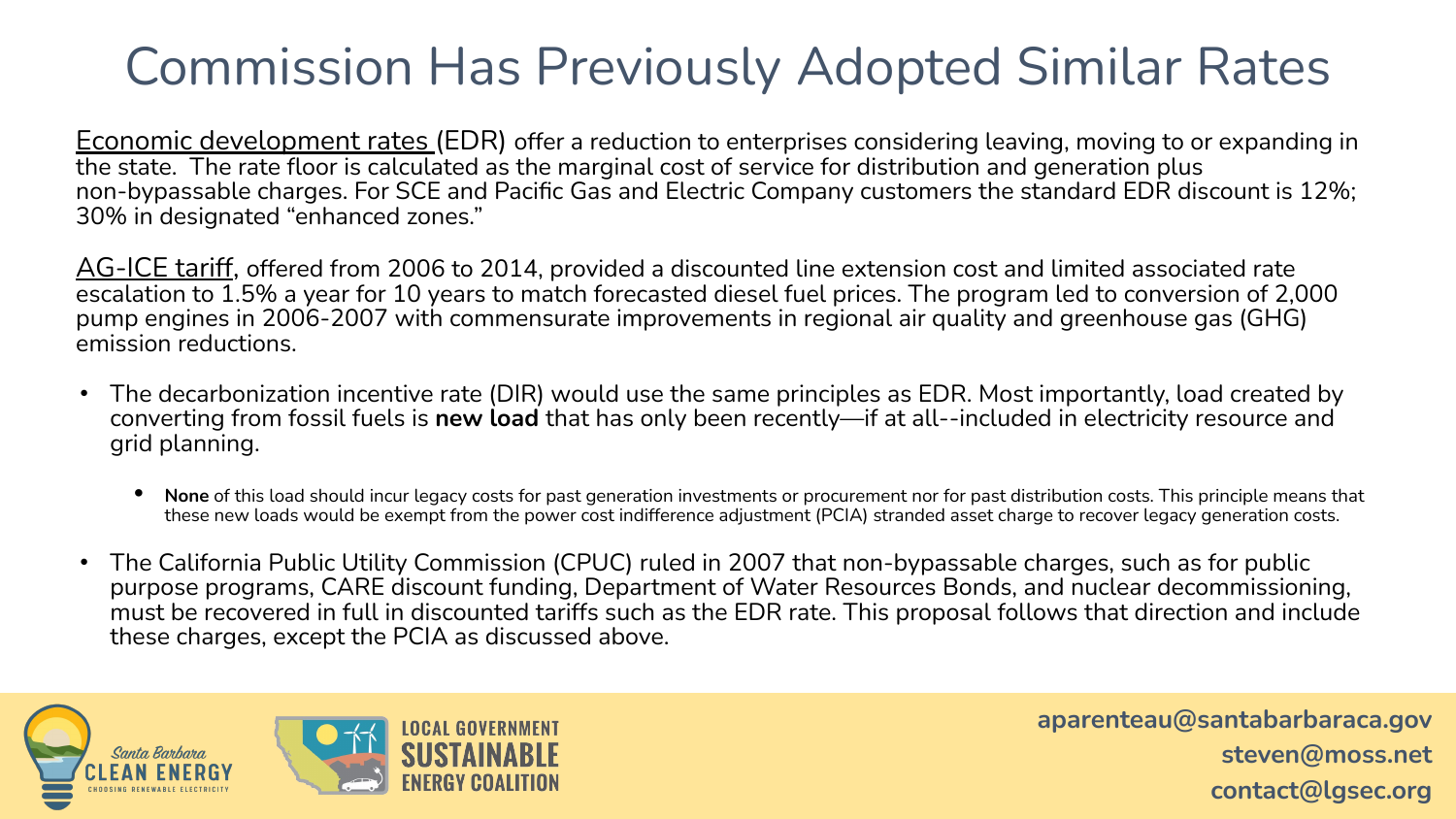#### OIR Proper Place for Commission Consideration of Decarbonization Rate

OIR and associated scoping memorandum provides broad latitude to consider Commission-authorized tariff, as a standalone or SBCE pilot in concert with utility-provided platform.

OIR states: "New financing programs may or may not result in lower utility bills for participants but should achieve at least one of the state's clean energy goals by resulting in lower emissions increasing the adoption of clean energy technologies, and/or reducing the use of fossil fueled energy."

EDR and AG-ICE were approved by the Commission in separate utility applications.

The mobile home park utility system conversion program was first initiated by a Western Mobile Home Association petition and then converted into a rulemaking, with significant revenue requirement implications.

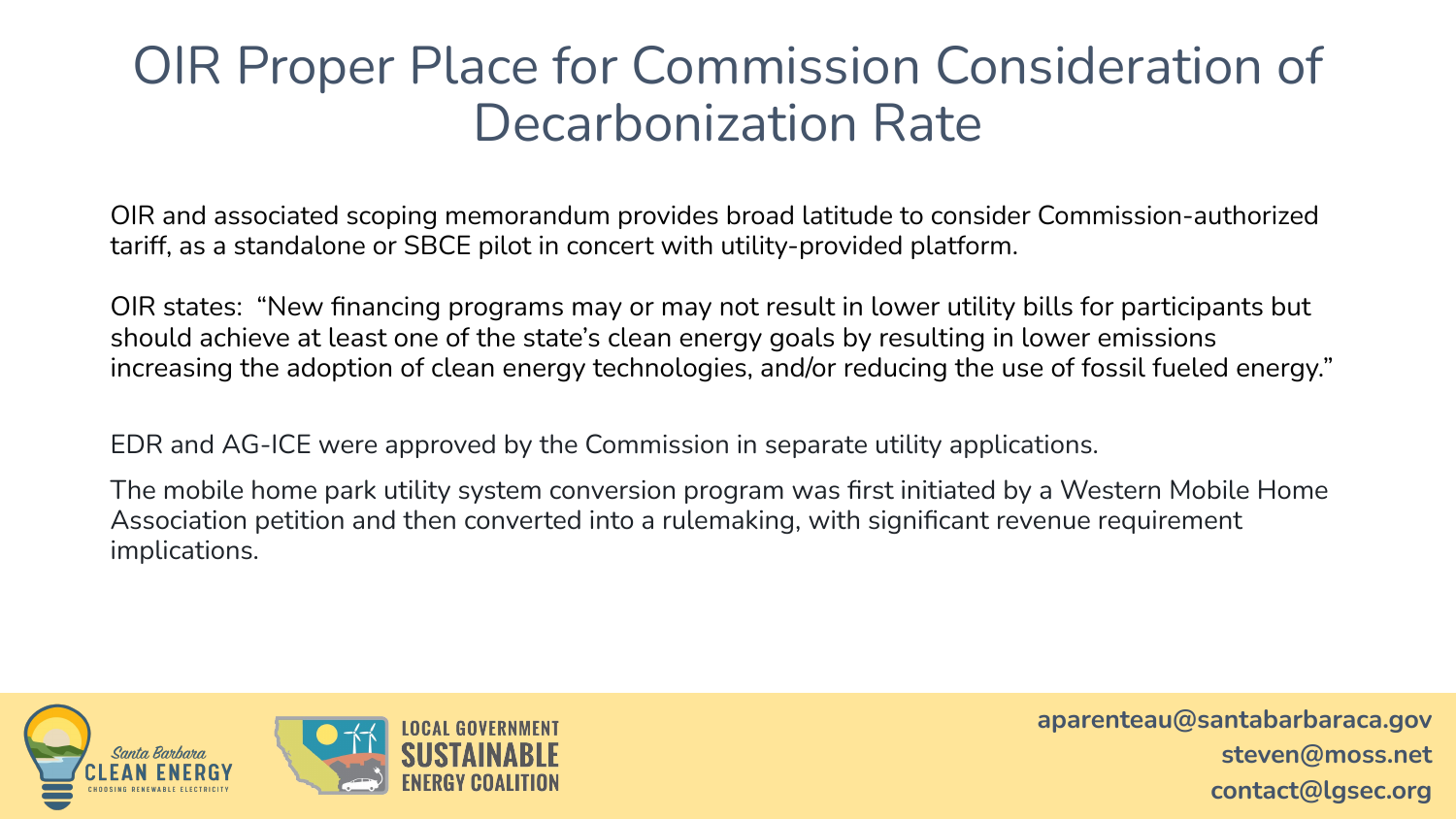#### Next Steps

- Evaluate funding sources for TOB measures/partner with TECH, IOU or other TOB program proposal
- Perform a rate analysis, finalize pilot decarbonization rate
- Define eligible measures, establish measurement criteria
- Create complimentary LSE programs (DR, etc)
- Evaluate costs of implementation and administration